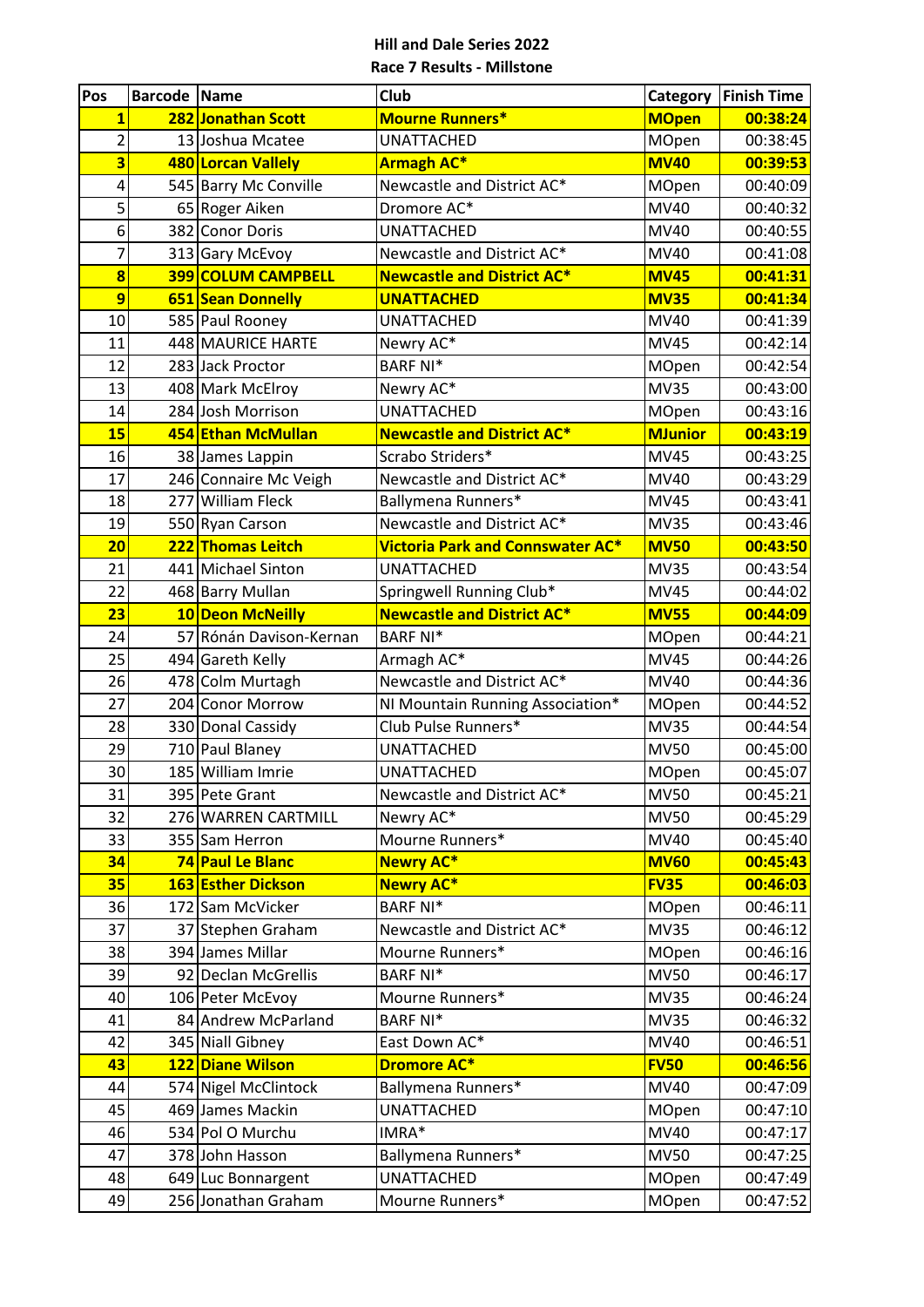| 50 | 333 Luke Tarry          | <b>BARF NI*</b>                   | MOpen          | 00:47:58 |
|----|-------------------------|-----------------------------------|----------------|----------|
| 51 | 124 Mickey Flynn        | Newcastle and District AC*        | <b>MV40</b>    | 00:48:00 |
| 52 | 795 Sarah Hanna         | <b>Mourne Runners*</b>            | <b>FOpen</b>   | 00:48:10 |
| 53 | 219 Paul Donaghy        | Scrabo Striders*                  | <b>MV35</b>    | 00:48:34 |
| 54 | 573 Jack McKeer         | UNATTACHED                        | MOpen          | 00:48:40 |
| 55 | 285 Cameron Brush       | <b>UNATTACHED</b>                 | MOpen          | 00:48:45 |
| 56 | 229 Ciara Savage        | <b>Newcastle and District AC*</b> | <b>FJunior</b> | 00:48:54 |
| 57 | 115 Mathew Conway       | <b>UNATTACHED</b>                 | MOpen          | 00:49:08 |
| 58 | 404 John Guzdek         | <b>UNATTACHED</b>                 | <b>MV35</b>    | 00:49:26 |
| 59 | 232 Andrew Topping      | East Coast AC*                    | <b>MV55</b>    | 00:49:28 |
| 60 | 242 Declan Morgan       | City of Lisburn AC*               | <b>MV40</b>    | 00:49:30 |
| 61 | 703 Andrew Willis       | Jog Lisburn Running Club*         | <b>MV50</b>    | 00:49:35 |
| 62 | 422 Amanda Perry        | Ballydrain Harriers*              | <b>FV50</b>    | 00:49:42 |
| 63 | 643 Adam Ewart          | <b>UNATTACHED</b>                 | MJunior        | 00:49:44 |
| 64 | 580 Neville Watson      | <b>UNATTACHED</b>                 | <b>MV50</b>    | 00:49:46 |
| 65 | 274 Yasin Brannigan     | Newcastle and District AC*        | MJunior        | 00:49:47 |
| 66 | 42 Bernadette O'kane    | Springwell Running Club*          | <b>FV35</b>    | 00:49:48 |
| 67 | 373 Ciara Coffey        | <b>Newry AC*</b>                  | <b>FV40</b>    | 00:49:50 |
| 68 | 432 Duncan Millar       | Ballymena Runners*                | <b>MV45</b>    | 00:49:51 |
| 69 | 189 Michael Dobbs       | City of Lisburn AC*               | <b>MV45</b>    | 00:50:27 |
| 70 | 517 Andrew Kennedy      | <b>UNATTACHED</b>                 | <b>MV45</b>    | 00:50:33 |
| 71 | 381 Matthew Morrow      | <b>UNATTACHED</b>                 | <b>MOpen</b>   | 00:50:34 |
| 72 | 615 Hazel Sutherland    | <b>UNATTACHED</b>                 | <b>FV55</b>    | 00:50:36 |
| 73 | 794 Neville Ross        | <b>UNATTACHED</b>                 | <b>MV45</b>    | 00:50:37 |
| 74 | 470 ian rainey          | Newry City Runners AC*            | <b>MV40</b>    | 00:50:40 |
| 75 | 304 Patrick McDaid      | Newcastle and District AC*        | MJunior        | 00:50:50 |
| 76 | 389 Patrick Woods       | Newcastle and District AC*        | <b>MV40</b>    | 00:50:51 |
| 77 | 192 Alexa James         | Annadale Striders*                | FOpen          | 00:50:55 |
| 78 | 33 Rebecca Magee        | Newcastle and District AC*        | FJunior        | 00:51:00 |
| 79 | 240 Michael Cultra      | UNATTACHED                        | <b>MV45</b>    | 00:51:17 |
| 80 | 788 Martin McMullan     | Newcastle and District AC*        | <b>MV45</b>    | 00:51:24 |
| 81 | 705 Ivan Millar         | <b>UNATTACHED</b>                 | <b>MV50</b>    | 00:51:40 |
| 82 | 588 Lindsay Gibson      | <b>UNATTACHED</b>                 | <b>FV35</b>    | 00:51:49 |
| 83 | 131 Colin Watson        | Dromore AC*                       | <b>MV55</b>    | 00:52:20 |
| 84 | 298 Declan McElroy      | Newcastle and District AC*        | <b>MV55</b>    | 00:52:27 |
| 85 | 429 Seamus Hughes       | 1ZERO1*                           | <b>MV50</b>    | 00:52:36 |
| 86 | 156 Peter Taylor        | Dromore AC*                       | <b>MV55</b>    | 00:52:41 |
| 87 | 715 John Pugh           | Dee Runners*                      | <b>MV35</b>    | 00:52:43 |
| 88 | 95 Karen Wilton         | Jog Lisburn Running Club*         | <b>FV45</b>    | 00:52:48 |
| 89 | 165 Andrew Shannon      | <b>UNATTACHED</b>                 | MOpen          | 00:52:53 |
| 90 | 213 Clair Quigley       | North Down AC*                    | <b>FV40</b>    | 00:52:55 |
| 91 | 335 Aine MCNEILL        | Dromore AC*                       | <b>FV55</b>    | 00:53:05 |
| 92 | 67 William Alexander    | Ballydrain Harriers*              | MV40           | 00:53:06 |
| 93 | 314 Joe Mein            | <b>UNATTACHED</b>                 | <b>MV35</b>    | 00:53:44 |
| 94 | 117 Clarke Browne       | Mourne Runners*                   | <b>MV50</b>    | 00:53:58 |
| 95 | 104 Michael James Welsh | Newry AC*                         | MOpen          | 00:54:02 |
| 96 | 262 Peter McGuckin      | <b>UNATTACHED</b>                 | <b>MV70</b>    | 00:54:07 |
| 97 | 532 Ernest Hall         | Newcastle and District AC*        | <b>MV70</b>    | 00:54:11 |
| 98 | 706 Jamie Manderson     | UNATTACHED                        | MOpen          | 00:54:17 |
| 99 | 578 Paddy Erskine       | East Down AC*                     | MOpen          | 00:54:38 |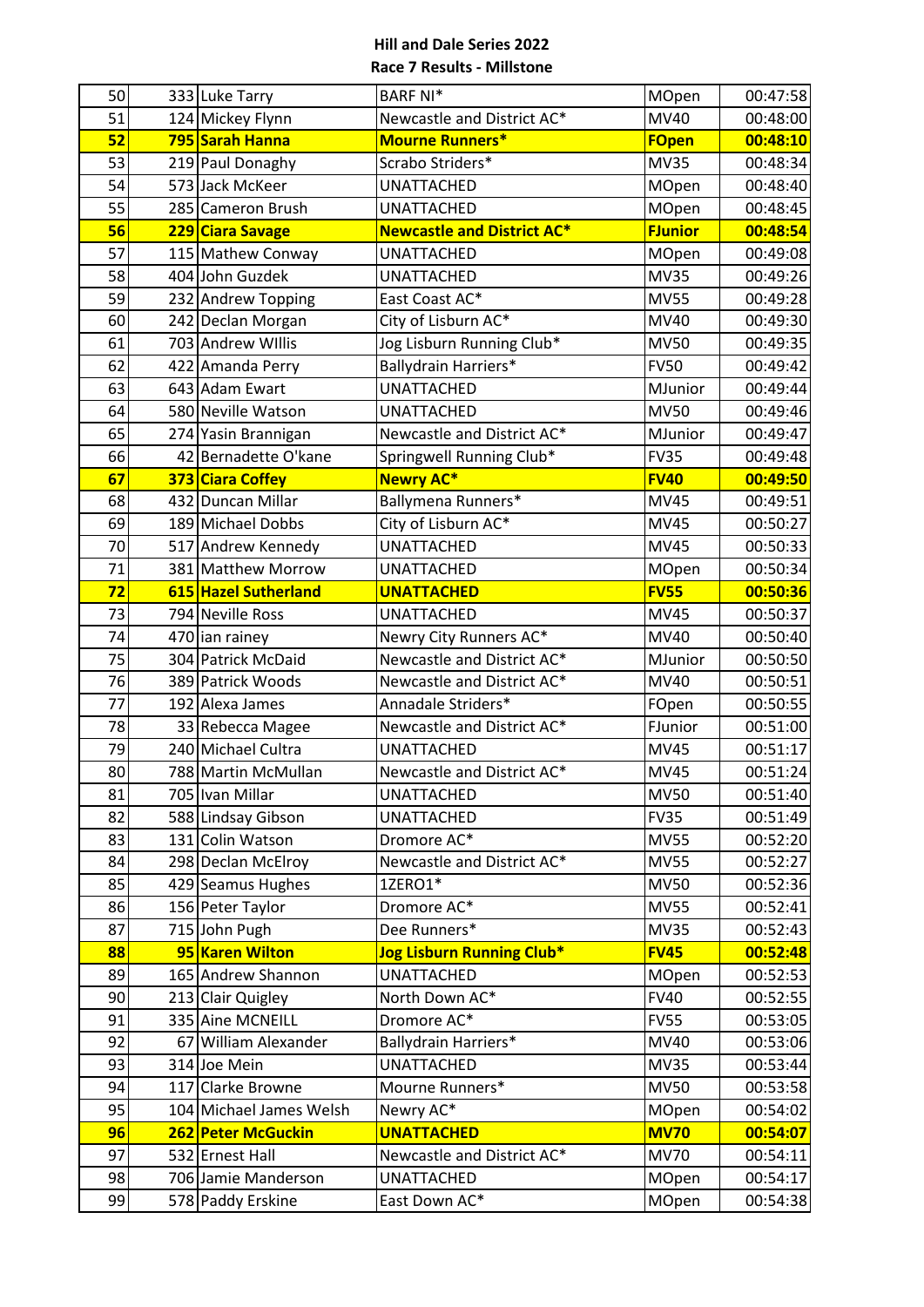| 100<br>UNATTACHED<br>132 Holly Mcmurray<br>101<br>308 Ronan McBride<br>Armagh AC*<br>St Peters*<br>102<br>14 Stephen Dunn<br>103<br>551 Vicki Truesdale<br><b>UNATTACHED</b><br>104<br>415 Owen Brady<br>Newcastle and District AC* |              |          |
|-------------------------------------------------------------------------------------------------------------------------------------------------------------------------------------------------------------------------------------|--------------|----------|
|                                                                                                                                                                                                                                     | FOpen        | 00:54:47 |
|                                                                                                                                                                                                                                     | <b>MV40</b>  | 00:54:49 |
|                                                                                                                                                                                                                                     | <b>MV45</b>  | 00:55:01 |
|                                                                                                                                                                                                                                     | FOpen        | 00:55:09 |
|                                                                                                                                                                                                                                     | MV40         | 00:55:11 |
| <b>BARF NI*</b><br>197 Trevor Wilson<br>105                                                                                                                                                                                         | <b>MV60</b>  | 00:55:31 |
| 106<br>504 Charlie McQuillan<br>Jog Moira*                                                                                                                                                                                          | <b>MV40</b>  | 00:55:56 |
| 107<br>287 Adele Tomb<br>Springwell Running Club*                                                                                                                                                                                   | <b>FV50</b>  | 00:55:57 |
| 108<br><b>UNATTACHED</b><br>630 Ashley Teague                                                                                                                                                                                       | <b>MV45</b>  | 00:56:17 |
| 109<br>41 Mark Elliott<br>Ballydrain Harriers*                                                                                                                                                                                      | <b>MV50</b>  | 00:56:19 |
| 503 Patricia Shields<br><b>110</b><br><b>Murlough AC*</b>                                                                                                                                                                           | <b>FV60</b>  | 00:56:25 |
| Mourne Runners*<br>111<br>718 David Bell                                                                                                                                                                                            | MV60         | 00:56:29 |
| 112<br>Jog Lisburn Running Club*<br>403 Alan Magee                                                                                                                                                                                  | <b>MV50</b>  | 00:56:33 |
| 113<br>297 Paul Bracken<br>Jog Moira*                                                                                                                                                                                               | <b>MV45</b>  | 00:56:46 |
| 114<br>695 Inken Deichmann<br><b>UNATTACHED</b>                                                                                                                                                                                     | FOpen        | 00:56:57 |
| 115<br>271 Debbie Mingout<br>Ballydrain Harriers*                                                                                                                                                                                   | <b>FV45</b>  | 00:56:59 |
| Larne AC*<br>116<br>142 Bryan Magee                                                                                                                                                                                                 | <b>MV50</b>  | 00:57:04 |
| 117<br>182 Hugh Suffern<br>Dromore AC*                                                                                                                                                                                              | MV60         | 00:57:19 |
| 118<br>568 Steven McIntyre<br>Jog Moira*                                                                                                                                                                                            | <b>MV50</b>  | 00:57:22 |
| 119<br>400 Paul McCormac<br>NI Mountain Running Association*                                                                                                                                                                        | <b>MV55</b>  | 00:57:28 |
| 120<br><b>BARF NI*</b><br>97 Kathleen Monteverde                                                                                                                                                                                    | <b>FV55</b>  | 00:57:45 |
| 121<br>611 Shirhaan Hameed<br>Springwell Running Club*                                                                                                                                                                              | MV40         | 00:57:48 |
| Newcastle and District AC*<br>122<br>272 John O'Higgins                                                                                                                                                                             | <b>MV35</b>  | 00:57:49 |
| 206 Russell Kennedy<br>123<br>Dromore AC*                                                                                                                                                                                           | <b>MV50</b>  | 00:57:50 |
| 164 Mary Mackin<br><b>124</b><br><b>Dromore AC*</b>                                                                                                                                                                                 | <b>FV65</b>  | 00:57:53 |
| 125<br><b>BARF NI*</b><br>56 Andrew McGibbon                                                                                                                                                                                        | <b>MV50</b>  | 00:58:13 |
| Larne AC*<br>126<br>75 Sinead-Marie Mcallister                                                                                                                                                                                      | FOpen        | 00:58:17 |
| 127<br>Queens University AC*<br>614 Rory Morrow                                                                                                                                                                                     | <b>MOpen</b> | 00:58:19 |
| 120 Derek Parkins<br>128<br><b>UNATTACHED</b>                                                                                                                                                                                       | <b>MV60</b>  | 00:58:23 |
| 129<br>485 Julie O'Neill<br>Armagh AC*                                                                                                                                                                                              | <b>FV45</b>  | 00:58:25 |
| 130<br>387 Anne Sandford<br>Mourne Runners*                                                                                                                                                                                         | <b>FV55</b>  | 00:58:31 |
| 131<br>244 ian stringer<br>UNATTACHED                                                                                                                                                                                               | <b>MV55</b>  | 00:58:40 |
|                                                                                                                                                                                                                                     | <b>MOpen</b> |          |
| 132<br>392 Patrick McFadden<br>UNATTACHED                                                                                                                                                                                           |              | 00:58:45 |
| 133<br>793 Michael Welsh<br>Newry AC*                                                                                                                                                                                               | <b>MV55</b>  | 00:58:52 |
| Newry AC*<br>134<br>20 Joanne McCauley                                                                                                                                                                                              | <b>FV45</b>  | 00:59:21 |
| 135<br>235 Alan Beatty<br><b>UNATTACHED</b>                                                                                                                                                                                         | <b>MV55</b>  | 00:59:24 |
| 136<br>152 Declan Fitzpatrick<br>NIMRA*                                                                                                                                                                                             | <b>MV35</b>  | 00:59:30 |
| 137<br>433 Cara Jeffrey<br>North Down AC*                                                                                                                                                                                           | <b>FV45</b>  | 00:59:46 |
| 138<br>786 John Taylor<br>East Down AC*                                                                                                                                                                                             | <b>MV45</b>  | 01:00:11 |
| 139<br>230 Kevin Murney<br>UNATTACHED                                                                                                                                                                                               | <b>MV45</b>  | 01:00:30 |
| 498 Pamela Bailey<br>140<br><b>UNATTACHED</b>                                                                                                                                                                                       | <b>FV45</b>  | 01:00:32 |
| 62 Clarke Campbell<br><b>BARF NI*</b><br>141                                                                                                                                                                                        | <b>MV50</b>  | 01:00:34 |
| 269 Katherine Moore<br>Jog Moira*<br>142                                                                                                                                                                                            | <b>FV45</b>  | 01:00:52 |
| <b>BARF NI*</b><br>143<br>98 Andy Bridge                                                                                                                                                                                            | <b>MV55</b>  | 01:00:55 |
| 659 Charles Burns<br>Newry AC*<br>144                                                                                                                                                                                               | <b>MV50</b>  | 01:01:00 |
| 145<br>114 Stephen Murdock<br>Mourne Runners*                                                                                                                                                                                       | <b>MV60</b>  | 01:01:03 |
| 146<br>440 Rebecca Sinton<br><b>UNATTACHED</b>                                                                                                                                                                                      | FOpen        | 01:01:07 |
| 800 Keith McAree<br>147<br><b>UNATTACHED</b>                                                                                                                                                                                        | <b>MV50</b>  | 01:01:14 |
| 61 John Sinton<br>148<br><b>UNATTACHED</b>                                                                                                                                                                                          | <b>MV65</b>  | 01:01:22 |